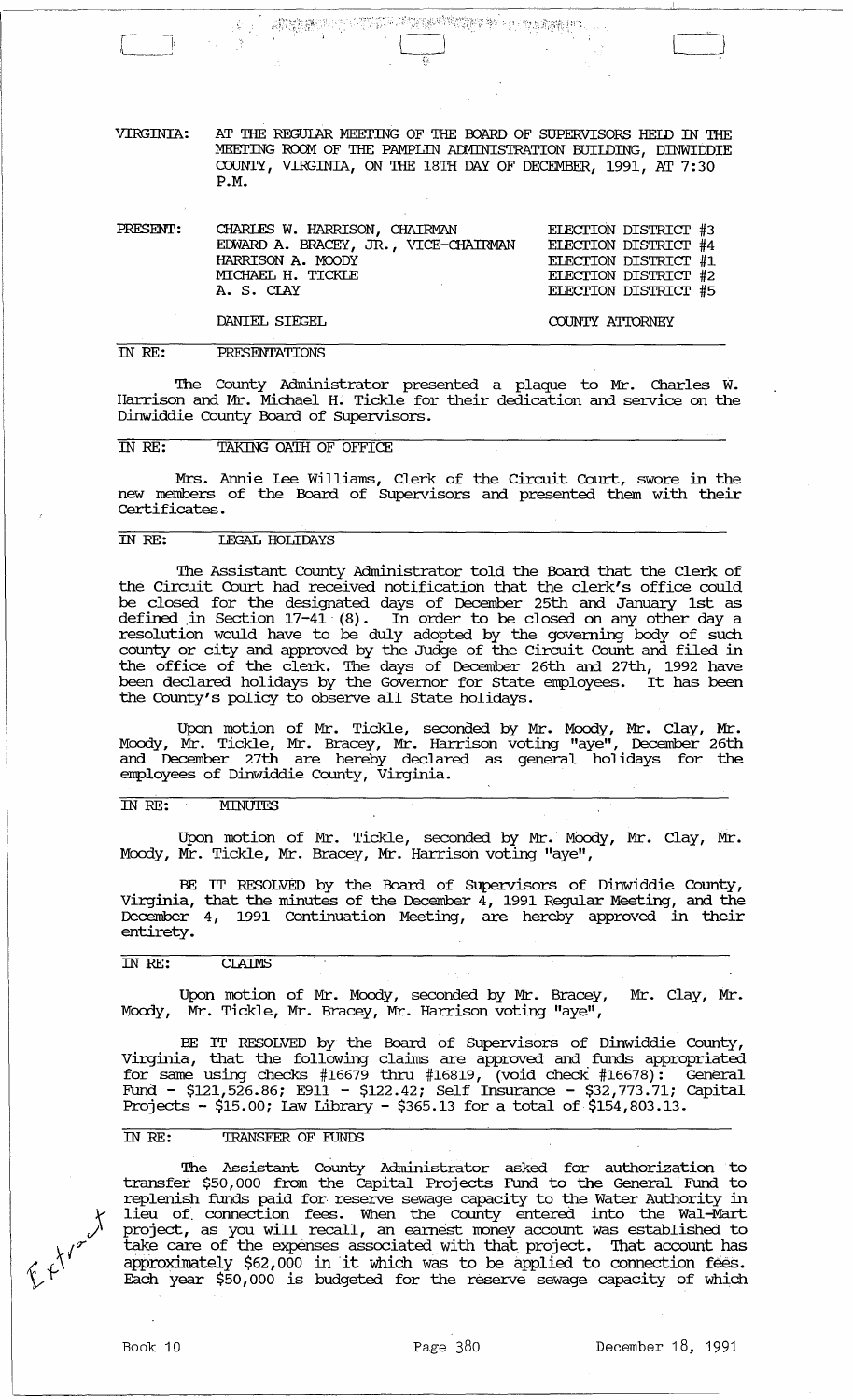Wal-Mart is now a user. Our recommendation is that the balance of the funds for reserve sewage capacity be paid to the Water Authority in lieu of connection fees from Wal-Mart and the funds be repaid by a transfer from the earnest money account in the capital Projects fund to the General Fund, in the amount of \$50,000. This will help clear out that account, so the County can provide a complete accounting to Wal-Mart and provide the funds the Water Authority is due for connection fees.

 $\mathcal{L}^{\pm}$  $\sim 10$ 

Upon motion of Mr. Bracey, seconded by Mr. Moody, Mr. Clay, Mr. Mcxxly, Mr. Tickle, Mr. Bracey, Mr. Harrison voting "aye", the Treasurer was authorized to transfer \$50,000 from the capital Projects Fund to the General Fund.

### IN RE: CITIZEN COMMENTS

1. Ms. Nancy Batte, representing Dinwiddie Friends of Animals, thanked the Board for their support. She told the Board that a total of 23 pound dogs were adopted as a result of the Christmas Parade. She thanked Mr. John Mellick, Mr. John White, Mr. and Mrs. Jim Godwin and Ms. Crystal Elder for their help with the float in the parade, which she felt was a tremendous success.

# IN RE: AMENDMENTS TO AGENDA

Upon motion of Mr. Tickle, seconded by Mr. Clay, Mr. Clay, Mr • Mcxxly, Mr. Tickle, Mr. Bracey, Mr. Harrison voting "aye", the following amendments were approved.

|      |                                   | Remove: 7. - Public Hearings - 1. C-91-5 - Rodney Durham |    |      |     |
|------|-----------------------------------|----------------------------------------------------------|----|------|-----|
| Move | and the state of the state of the | Appointments                                             | to | Item | #19 |

#### IN RE: PUBLIC HEARING -- A-91-16--REMOVAL OF SALVAGE YARDS

This being the time and place as advertised in the Progress-Index Newspaper on December 4, 1991 and December 11, 1991, for the Board of Supervisors to conduct a Public Hearing to consider an ordinance to amend Section 22-71 of the Dinwiddie Code.

Mr. len Ponder, Director of Planning, told the Board that A-91-16 is a request by the Staff to delete Section 22-71(46), vehicle salvage yards, screened with a conditional use pennit from Agricultural, General, District A-2. If this request for a code amendment is approved by the Board, no more conunercial salvage yards will be allowed in the County in the A-2 District.

No one spoke for or against the ordinance amendment.

Upon motion of Mr. Moody, seconded by Mr. Bracey, Mr. Clay, Mr. Moody, <sup>"</sup>Mr. Tickle, Mr. Bracey, Mr. Harrison voting "aye", the following Moody, Mr. Tickle, M<br>amendment was adopted:

WHEREAS, the County of Dinwiddie (the "County") currently has in operation at least six (6) automobile salvage yards; and

WHEREAS, the Board of Supervisors of the County (the"Board") is concerned with the dangers associated with the operation of such industry in the County and to the health, safety and welfare of the citizens of the county; and

Whereas, the Board desires to enhance the aesthetics and resources of the County by eliminating any future location of such an industry in the County; and

Whereas, the Dinwiddie County Code (the "Code") currently authorizes vehicle salvage yards, screened, with conditional use permit in agricultural districts designated *A-2i* 

NOW, THEREFORE, BE IT ORDAINED, that the Board hereby adopts an amendment to Article IV of Chapter 22 of the Dinwiddie County Code to delete from section 22-71 pennitted use number 46 "vehicle salvage yards, screened, with a conditional use permit."

This amendment shall be effective as of its date of adoption.

?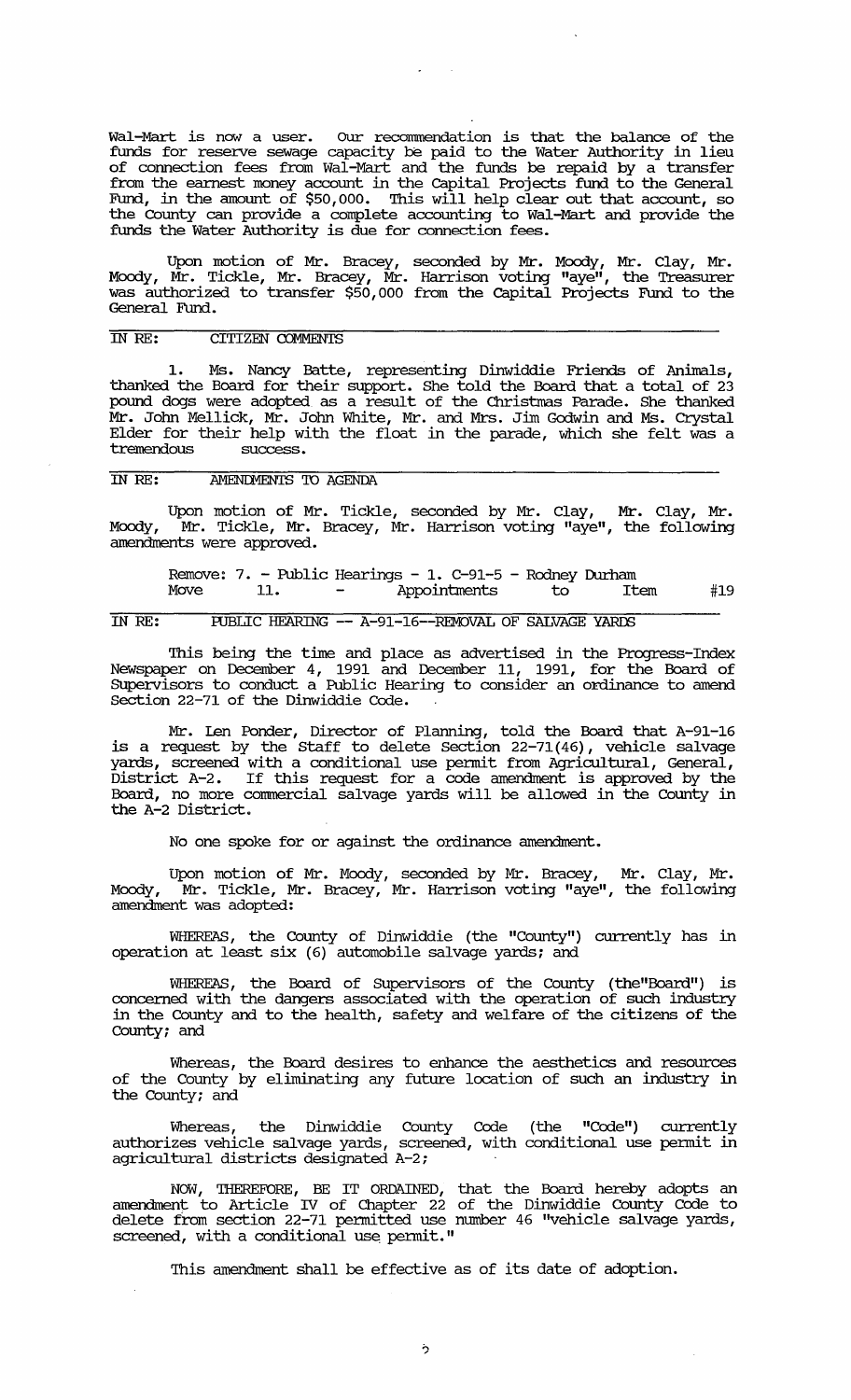IN *RE:* C-9-18 **--** VIRGINIA CELUJIAR LIMI'IED

Mr. leonard Ponder, Director of Plarming, stated he had no new infonnation to provide the Board on the conditional use pemit for Virginia Cellular but that there were representatives from the Company present if the Board had any questions.

Mr. Walter Witt, Attorney for Virginia Cellular, told the Board he had Mr. Richard L. Biby, and Mr. Ed Bass with him for any questions the Board or any citizen may have in regard to the health effects or construction of the tower.

Mr. Richard L. Biby, P.E., of' Communications Engineering serviceS, 6105-G Arlington Boulevard, Falls Church, Virginia, told the Board there was no proof of hannful health effects from the electromagnetic waves emitted from the cellular towers.

Mr. Edward Bass, Technical Engineer, 618 W. 36th Street, Richmond, Virginia, told the Board that the frequency for cellular phones was above all T.V. frequencies. Mr. Bass stated that if for any reason the tower interfered with radio or T.V.'s that one of the conditions in their permit was that the County could rescind the permit.

After much discussion by the citizens and representatives for Contel Cellular about the frequency interferences, health hazards, and location of the tower, Mr. Tickle stated that he felt that the major concern of the citizens was that no one wanted the tower in their back yard and neither did he. He said that Contel needed to come back with a suitable amount of land and location for the tower.

Mr. Moody stated that it was up to' Contel 'Cellular to bring conditions to this particular piece of property and that he felt these conditions were not appropriate. '

The County Attorney was asked if the pemit had to be approved; he stated that it did not have to be approved with the conditions before the Board.

The consensus of the Board was that Contel was to going to try to locate a new site.

Mr. Moody said it was Contel's obligation to carry this pemit forward on this piece of property. If they wanted to locate a new piece of property the same process would have to be followed again. The only action that the Board could ,take now would have to be on this conditional use permit.

Upon motion of Mr. Moody, seconded by Mr. Bracey, Mr. Clay, Mr. Moody, Mr. Tickle, Mr. Bracey, Mr. Harrison voting "aye", the conditional use pemit' for Contel Cellular was denied based on the conditions not being acceptable for the proposed site.

# IN *RE:* RECESS

The Chairman declared a recess at 9:01 p.m. The meeting reconvened at 9:14 p.m.

## IN *RE* E911 UPDATE'

Paul Miller, Tri-cities Area Manager, of C&P Telephone Company told the Board that he was happy to armounce to them that as of December 10, 1991, 95% of the C&P subscribers in Dinwiddie County have notified them of their new addresses. Now they would" start building the data base and hopefully implement 911 in the next 12 months. After February they would be, able to armounce an exact date. He said it was possible that this percentage could have been reached earlier. He apologized to the Board for C&P not being more proactive, but would expedite the implementation of Enhanced 911. He said the reason for the delay was due to the complexity of rural area lines. He explained C&P was responsible for the last few months delay due to the address location of test lines belonging to C&P, and priyate fax lines. Mr. Miller told the, Board that the staff had done an admirable job. He assured the Board that C&P is moving ahead with all due speed to complete the provisions of Enhanced 911 service to

 $\begin{pmatrix} 1 & 1 \\ 1 & 1 \end{pmatrix}$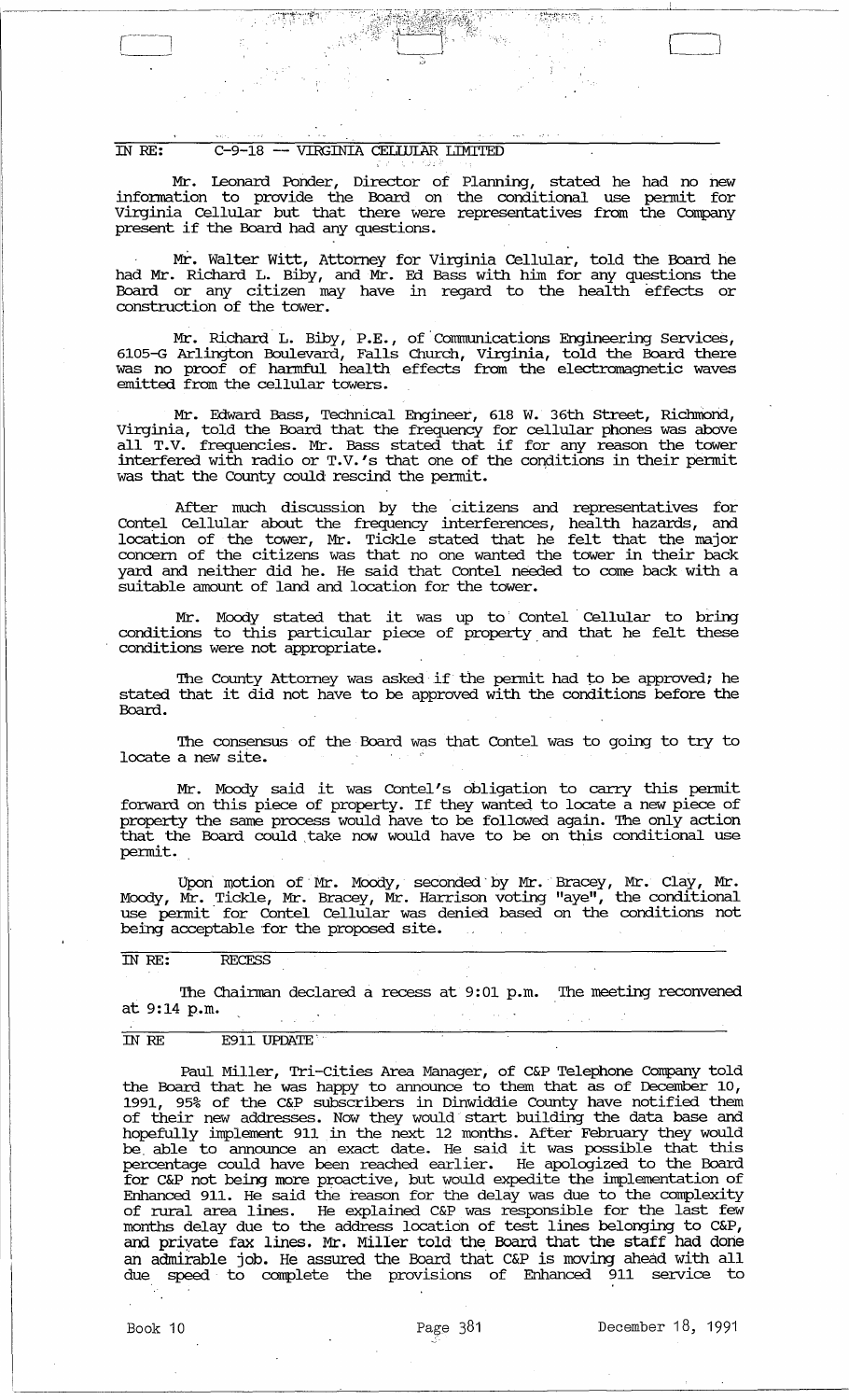Dinwiddie County. As C&P proceeds, all necessary steps will be taken to insure the expedient provision of an accurate and. reliable 911 system for the citizens of the county.

Mr. Tickle asked how it would be expedited?

Dave Major, Communications Representative, said C&P would work continuously to shorten the date of implementation. He infonned the Board that he would be contacting Mr. John Clarke, Planning Technician, and the Sheriff's Department several times a month.

Mr. Tickle asked if C&P would make a commitment to stay in contact with the E911 staff at least on a weekly basis?

Mr. Miller said that they would stay in close contact with the County Administrator and. C&P would stay abreast this time. We want to move ahead but keep the quality necessary to operate E911 properly.

Mr. Freeman Browning asked the C&P representative for confirmation by C&P that if a road with a physical separation (county line) having the same name could still be named with the same name under E911. The representative stated there would be no problem in dispatching for emergencies because each address is located on the enhancer at the sheriff's department.

Kay winn questioned the cost of implementation and. the present balance of the E911 Fund. The Assistant County Administrator stated in the beginning, the General Fund advanced \$100,000 to get the project started which still has to be paid back. Because of the cost of the street naming and house numbering and the installation of signs and paying personnel to finish the project, there is probably \$20,000 on balance in the fund now. The fund generates \$45,000 per year.

# IN RE: PUBLIC HEARING  $-$  A- $\sqrt{91}$ -18 -- PROHIBIT DUMPING OF SOLID WASTE FROM NONRESIDENTS OF THE COUNTY

This being the time and. place as advertised in the Progress-Index Newspaper on December 4, 1991 and. December 11, 1991, for the Board of SUpervisors to conduct a Public Hearing to consider for adoption a proposed ordinance to amend Chapter 17 of the Dinwiddie Code.

The County Attorney infonned the Board that he had spoken with the Connnonweal th Attorney about the ordinance and. had gotten several good suggestions for its enforcement. Mr. Siegel suggested the Board continue the public hearing until January 15, 1992 to allow for these revisions.

Upon motion of Mr. Bracey, seconded by Mr. Clay, Mr. Clay, Mr. Moody, Mr. Tickle, Mr. Bracey, Mr. Harrison voting "aye", the public hearing to consider a proposed ordinance to amend Chapter 17 of the Dinwiddie Code was continued to January 15, 1992.

# IN RE: BALL FIEID LIGHI'ING

Mr. Anthony Rinaldi, Recreation Director, infonned the Board that he had a letter from the School Board supporting the ball field lighting project at the Middle School. He said he had met with the staff at the iddle School and hopefully worked out the problems on the placement of the poles for the lights. Mr. Rinaldi said this would enhance the fields so that the County could service more people and. also bring in more  $\sqrt{\gamma}$  revenue. The list of bids received is as follows:

J. W. Electric - Colonial Heights, Virginia

1. N.B. 3. Both Fields \$47,750.00

2. N.B.

 $\frac{1}{2}$ 

E. H. Saunders & Sons - Hopewell, Virginia \*DOES NOT DISPOSE OF **TRANSFORMERS** 

1. \$22,798.00 3. Both Fields \$44,798.00

2. \$22,000.00

Brinkley-Ward Electric Inc. Fannvilie, Virginia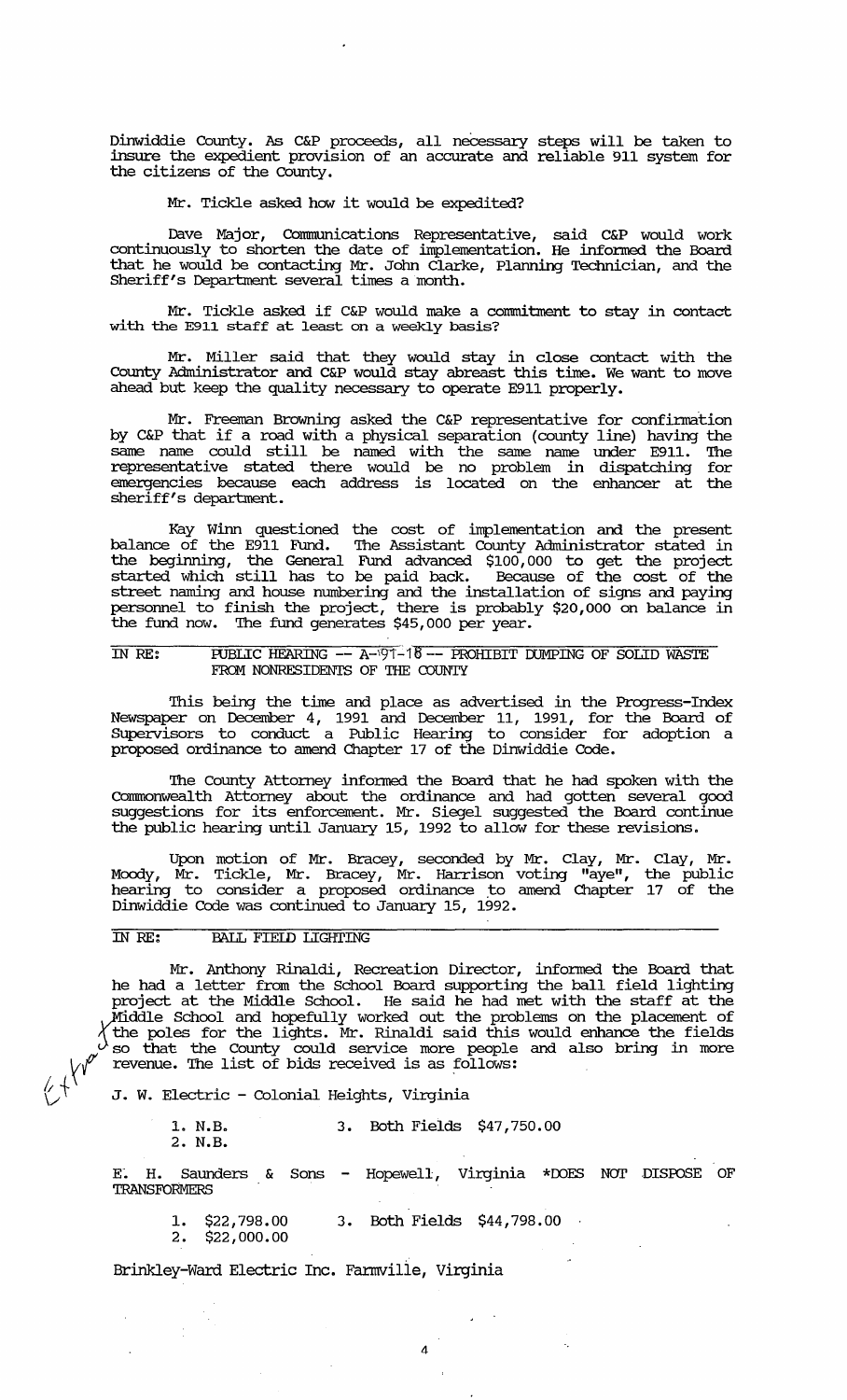1.  $$32,213.00$  3. Both Fields  $$53,499.00$ <br>2.  $$25,286.00$ \$32,213.00<br>\$25,286.00

\* specified. With specified layout footcandles for new lamps will be as The footcandles will not be maintained as lamps age.

Train en Euro,

**Range Start Start Start Start Start Start Start Start Start Start Start Start Start Start Start Start Start St** 

\* We recommend redesigning these fields using 'some of the existing equipment for a considerable savings.

Matthews Construction Company Inc. - Richmond, Virginia

1. \$27,944.00 3. Both Fields \$54,178.00<br>2. \$26.234.00 \$27,944.00<br>\$26,234.00

\* Any power company connection fees will be paid by owner.

\* If contract is just for field #1, several poles in right field on field #1 will have to remain to feed primary service to field #2.

\* OUr price on this job includes a disconnect switch on each pole for over current protection, which is required by the National Electric Code.

\* Any wire runs up light pole will be in conduit.

\* I don't think you will get the light levels outlined in your plans with 18 fixtures per field.

Hawkins Electrical - Chester, Virginia

1. \$23,965.00 3. Both Fields \$42,349:00 1. \$23,965.00<br>2. \$18,384.00

Southeastern Electrical Contractors - Roanoke, Virginia

1. \$34,673.00 3. Both Fields \$74,545.00'

2. \$39,872.00

\* No utility connections fees.

\* Direct burial cable type use for underground wiring.

\* Electric Service will be stubbed out 5' for utility Company connection.

\* Light fixture will be 1500 watt qualite.

Upon motion of Mr. Bracey, seconded by Mr. Clay, Mr. Clay, Mr. Moody, Mr. Tickle, Mr. Bracey, Mr. Harrison voting "aye", the Recreation Director was authorized to proceed with the low bid from Hawkins Electrical for both fields in the amount of  $$45,349.00 -$  to be funded in the following manner - \$14,000 from the Recreation capital Project Funds and the remaining \$31,349.00 from the Reserve Fund to be repaid from fees collected by the recreation department from the use of these fields.

Mr. Rinaldi was instructed to be the Clerk of Works. He was asked to work out a repayment schedule for the funds taken from the reserve, with the budget process.

### IN RE: INIUSTRIAL DEVEIDFMENT AUIHORITY FINANCING

The County Attorney stated he had a commitment letter from the Bank of Southside Virginia to purchase the note from the IDA to repay the loan from the Reserve for purchase of the Virginia Power site. Based on the appropriation in October, the reserve must be repaid before the end of the year. According to the bank, the loan could be closed the end of January to give time since interest rates are fixed. The note will be at the taxable rate of 9.95% for 5 years. taxable rate of 9.95% for 5 years. *v .* 

Mr. Moody said he felt the pay-off penalty fees were too high and<br>would like to negotiate it. He commented that the County should also be able to refinance without a penalty.

 $k + 1$ 

 $\begin{pmatrix} 1 & 1 \\ 1 & 1 \end{pmatrix}$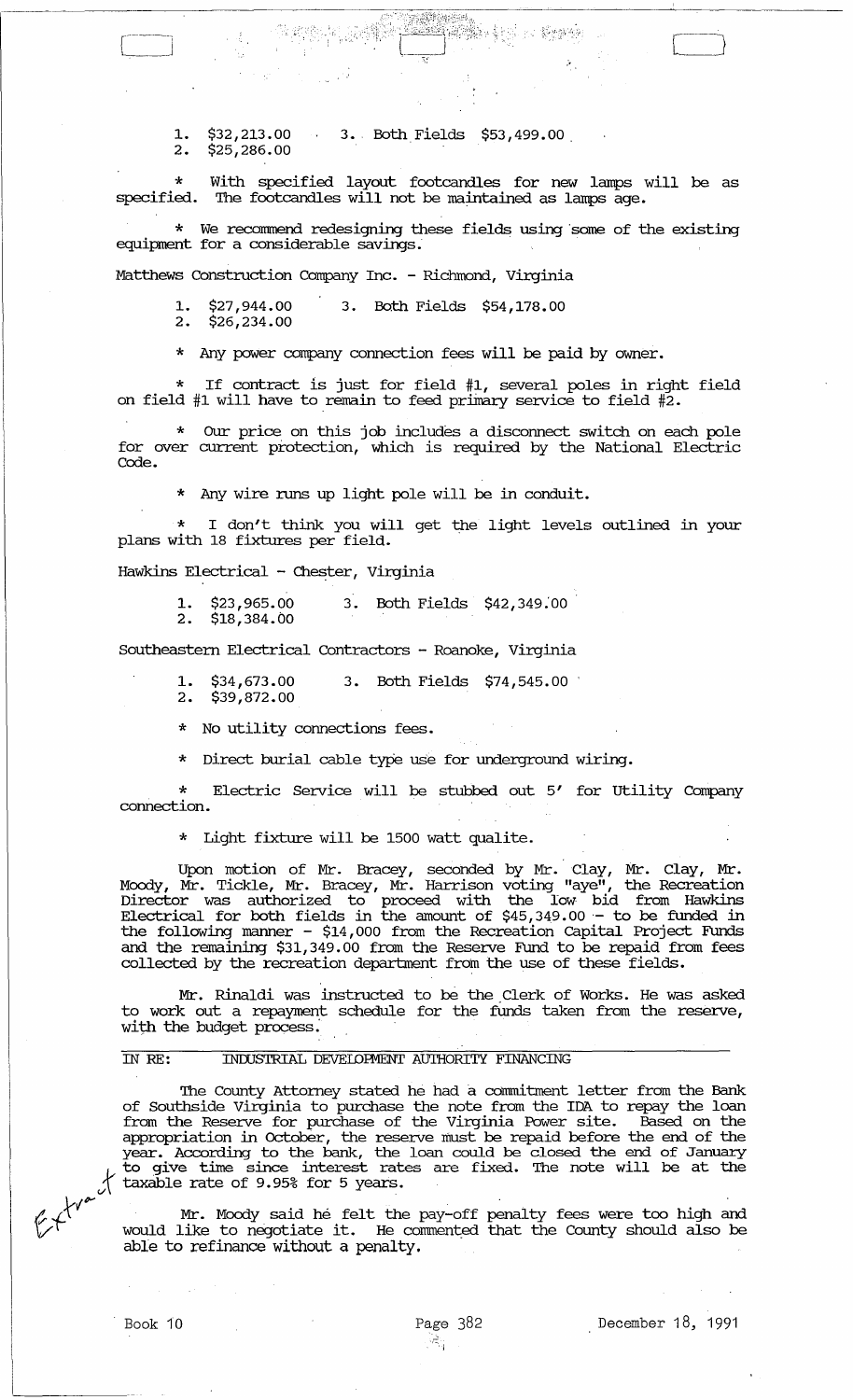upon motion of Mr. Moody, secondeq by Mr. Tickle, Mr. Clay, Mr. Moody, Mr. Tickle, Mr. Bracey, Mr. Harrison voting "aye", action on the IDA financing was postponed until January 15, 1992 meeting.

# IN RE: HEALTH DEPARIMENT -- REQUEST TO RETAIN FUNDS

The Health Deparbnent received its state allocation for FY 92 in the amount of \$191,778, resulting in an overage of \$2,100 in local commitment funds. They are requesting that the Board allow them to retain the \$2,100 for the budget year. Since the Health Department had budgeted at a program maintenance level it is very important to the operation of the local health department that the full amount of local commitments be retained. Together with the revenues generated primarily from home health :-t:services this would obviate any personnel or program cuts for the current  $\mathbf{\omega}^{\nu}$ fiscal year.

Mr. Clay made the motion to deny the request from the health department to retain the overage for  $$2,100$ . The motion was seconded by Mr. Bracey, Mr. Clay, Mr. Bracey, voting "aye", Mr. Tickle, Mr. Moody, Mr. Harriscr. voting "nay",

The Assistant County Administrator explained to the Board that they may want to investigate to see if retaining this overage would generate income for the County.

Mr. Moody made the motion to deny the request from the health department to retain the overage for \$2,100 unless it could prove it will generate income for the County. The motion was seconded by Mr. Tickle, Mr. Moody, Mr. Bracey, Mr. Tickle, Mr. Harrison voting "aye", Mr. Clay voting "nay".

# IN RE: LEAVE TIME

 $\mathcal{L}$  f $^{\prime\prime}$  $\mathcal{L}^{\intercal}$ 

*}{b'* 

 $(\mathcal{L}, \mathcal{L})$ 

The Assistant County Administrator asked the employees to carry over their unused balance of compensatory time since many of them had not had the opportunity to take Board to allow the vacation time and  $\times$  it.

Upon motion of Mr. Bracey, seconded by Mr. Clay, Mr. Bracey, Mr. Clay, lir. Moody voting "aye", Mr. Harrison, Mr. Tickle, voting "nay", the county employees were allowed to carry over any unused balance of annual leave or compensatory time contingent upon all employees depleting these balances by March 1, 1992.

# IN RE: FIRE TRUCK BIDS

The County Administrator advised the Board that he had the specifications for the two fire trucks and everything was in good order. He asked the Board for authorization to advertise for bids.

Upon motion of Mr. Bracey, seconded by Mr. Tickle, Mr. Bracey, Mr. Harrison, Mr. Tickle, Mr. Clay, Mr. Moody voting "aye", the County Administrator was authorized to advertise for bids for the two fire trucks requested by the volunteer fire departments.

# IN RE: COUNTY ADMINISTRATOR COMMENTS

1. The County Administrator told the Board he had received correspondence from the State to the extension office where they were asked to make additional cuts. They have been asked to submit two plans:

- a. A plan for a 3% revision for this fiscal year.
- b. A plan for a pennanent 5% reduction in our budget beginning July 1, 1992.

2. The agreement among Dinwiddie Airport and Industrial Authority, Gerhard R. Gressman and Petersburg Dinwiddie Aviation, Inc. is enclosed for your information.

3. Dinwiddie cable asked their subscribers to fill out a response card to infom them of subscribers viewing habits and included the new service rates effective January 1, 1992.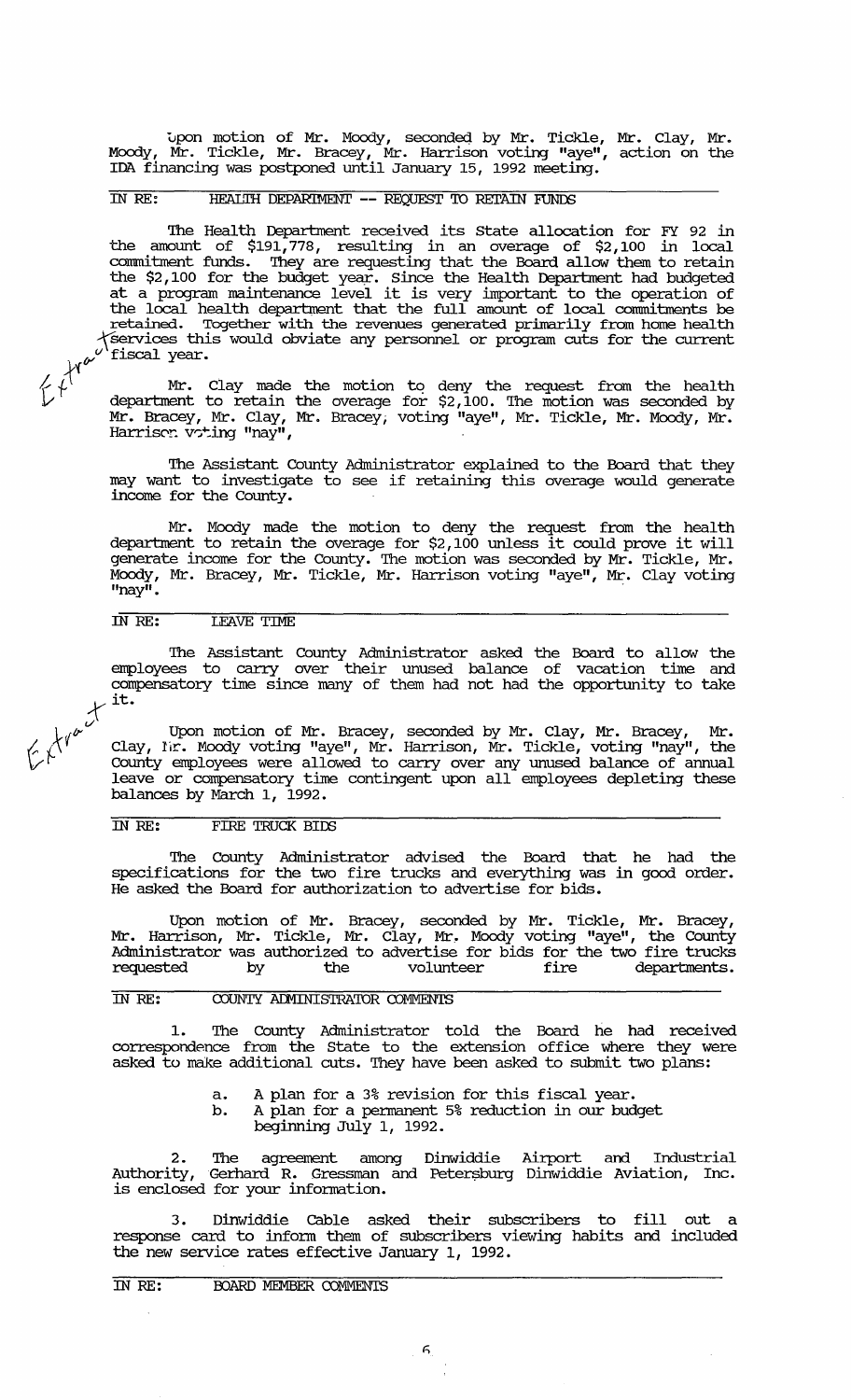Mr. Clay expressed the Boards appreciation to Mr. Harrison and Mr. Tickle for their service to the County and Board.

A REPARA

Mr. Tickle stated that he felt the County should hire an independent assessor to come in and review the assessments of the Board of Assessors because there has been such a discrepancy in the assessments.

The Board instructed the County Administrator to request the original working papers of the Blue Ridge Appraisal Company.

#### $\overline{INRE:}$ **EXECUTIVE SESSION**

Upon motion of Mr. Clay, seconded by Mr. Moody, Mr. Bracey, Mr. Clay, Mr. Moody, Mr. Tickle, Mr. Harrison voting "aye", pursuant to Section 2.1-344 (1) Personnel, Section 2.1-344 (5) Industrial of Public Funds, and Section at 2:21 p.m.

#### $\overline{NRE}$ : CERTIFICATION OF EXECUTIVE MEETING

Upon motion of Mr. Clay, seconded by Mr. Moody, Mr. Bracey,<br>Mr. Clay, Mr. Harrison, Mr. Tickle, Mr. Moody voting "aye", the following certification resolution was adopted:

WHEREAS, the Board of Supervisors of Dinwiddie County<br>convened an Executive Meeting on this date pursuant to an affirmative recorded vote and in accordance with the provisions of The Virginia Freedom of Information Act; and

WHEREAS, Section 2.1-344.1 of the Code of Virginia requires a<br>certification by the Board of Supervisors of Dinwiddie County, that<br>such Executive meeting was conducted in conformity with the Virginia law;

NOW THEREFORE BE IT RESOLVED that the Board of Supervisors of<br>Dinwiddie County, Virginia, hereby certifies that, to the best of each<br>member's knowledge, (1) only public business matters lawfully exempted<br>from open meeting convening the executive meeting were heard, discussed or considered by the Board of Supervisors of Dinwiddie County, Virginia.

#### IN RE: APPOINTMENTS

Mr. Clay made a motion to rescind all appointments made in the month of December. The motion was seconded by Mr. Moody, Mr. Bracey, Mr. Clay, Mr. Moody, voting "aye", Mr. Tickle, Mr. Harrison "abstaining"; the motion was approved to rescind the following appointments:

> Crater Criminal Justice Crater Planning District Commission<br>Transportation Safety Commission Dinwiddie County Water Authority Dinwiddie-Petersburg Airport Authority

 $\overline{M}$  RE:

Upon motion of Mr. Tickle, seconded by Mr. Moody, Mr. Bracey, Mr. Clay, Mr. Moody, Mr. Tickle, Mr. Harrison voting "aye", the meeting adjourned at 2:35 A.M. to be continued until December 19, 1991 at 10:00 A.M. at the Pamplin Administration Building.

Chaples W. Hafferos

Chairman, Board of Supervisors

**ATTEST:** Bewey P. Cashwell, Jr. County Administrator

ADJOURNMENT

Page 383